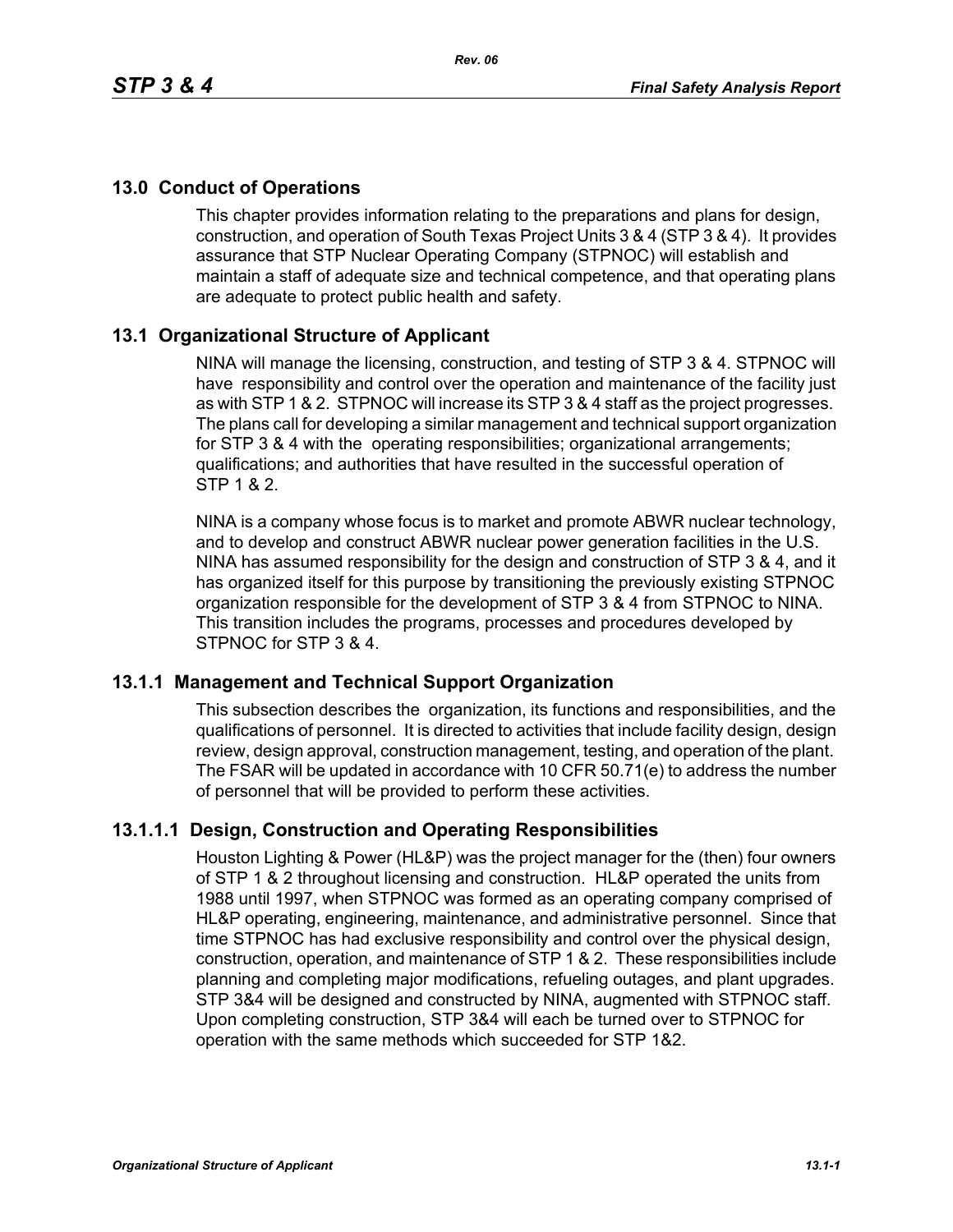# **13.1.1.1.1 Design and Construction Responsibilities**

Principal Site-Related Engineering Studies

1. Meteorology

A preoperational meteorological program for STP 1 & 2 was established at the site in July 1973 to provide those meteorological factors that bear upon plant design, operation, and safety. Data collected through September 1977 was used for design and licensing purposes. The monitoring system continued to collect data until 1982, at which time it was shut down for upgrading to meet then current requirements.

In 1994, a major upgrade was made to enhance the reliability and maintainability of the data collection systems by replacing the monitoring and communication systems. The existing primary tower was replaced, and the existing equipment shelters were refurbished for the new computer monitoring and communication systems. New instrumentation was installed at the 60-meter, 10-meter, and ground level positions on the primary tower and at the 10-meter level on the backup tower.

In 2005, additional upgrades were made on both the primary and backup towers, including new sonic probes, computers, digital recorders, LCD color monitors, uninterruptible power supplies, and wireless Ethernet equipment. The backup propane generators were also replaced in 2005.

In late 2006, new dew point instruments were installed on the primary meteorological tower 10-meter and 60-meter levels to develop the relationship between dew point and elevation. This relationship will provide an understanding of the heat exchange efficiency of the forced-draft cooling towers to be used as the ultimate heat sinks for STP 3 & 4.

Bechtel Power Corporation (Bechtel) assessed the STP 1 & 2 meteorological data collection system for use with STP 3 & 4 in the following areas:

- The ability for the existing STP 1 & 2 system to provide data needed to adequately characterize the overall site vicinity meteorology for STP 3 & 4
- The completeness of the data set for preparing the STP 3 & 4 combined license application (COLA)
- **The need for additional instrumentation on the existing meteorological tower and** the use of regional representative data to supplement the existing data set.

In summary, meteorological data has been collected at the STP site from July 1973 to the present, an interval of more than 33 years. STPNOC understands very well and has substantial records of the meteorological conditions at the site with the exception of dew point data. Additional details about the meteorological program are presented in Subsection 2.3.3.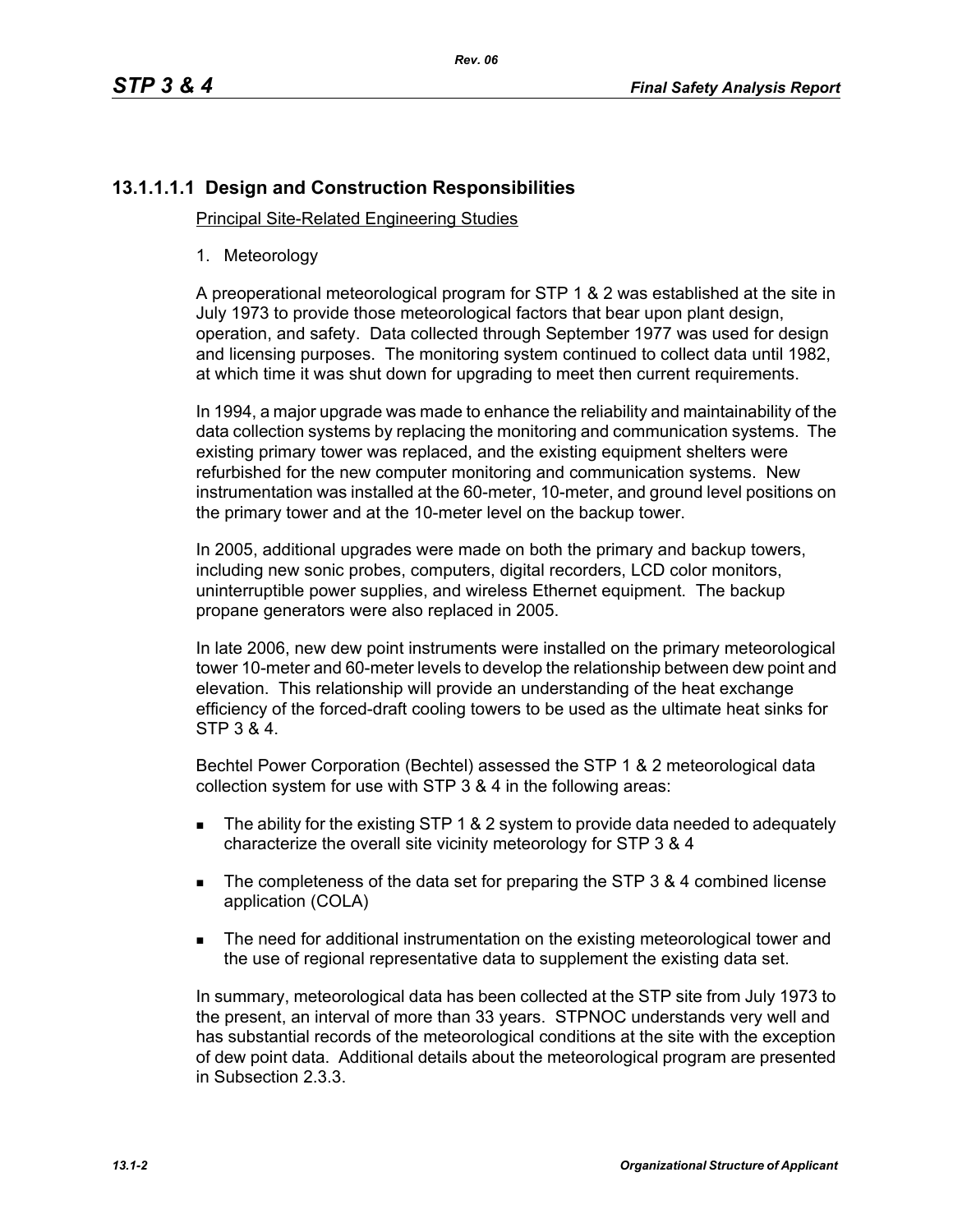# 2. Geology and Seismology

The geological and seismological investigations and evaluations for STP 1 & 2 were conducted by Woodward-Clyde Consultants (WCC). A major portion of the field boring and sampling program, and some specialized laboratory and field studies associated with this work were done by subcontractors under the supervision of WCC personnel. The geotechnical investigations and analysis for the main cooling reservoir (MCR) and MCR-related facilities were conducted by McClelland Engineers, Inc. McClelland also provided consultant services and laboratory testing for MCR-related earthwork during the construction of STP 1 & 2. Design and evaluation activities in the STP 1 & 2 plant and reservoir areas in connection with earthwork and foundation construction were conducted by Brown & Root.

The geological and seismological investigations and evaluations for STP 3 & 4 were conducted by or under the direction of Bechtel, including geotechnical engineering studies for site characterization and foundation designs. Field work was initiated with the development of a Site Subsurface Investigation Boring Plan. MACTEC Engineering and Consulting (MACTEC), under the direction of Bechtel, was responsible for performance of the field investigation, which included a borehole drilling and sampling program, cone penetrometer tests, geotechnical laboratory testing, groundwater observation well installations, and specialized field and laboratory tests. Specialized testing included laboratory torsional shear and resonant column testing, downhole geophysical logging, and soil absorption distribution coefficient determinations. Geotechnical analyses for material properties, dynamic slope stability, bearing capacity, static and dynamic loading, and liquefaction were performed by Bechtel.

Hydrogeologic studies performed by Bechtel included a hydraulic gradient study to evaluate potential construction dewatering interactions with the MCR. In addition, to support the COLA, a hydrogeologic analysis was performed to evaluate the potential impacts of an accidental release of liquid effluent to ground and surface waters.

Additional studies included basic geologic and tectonic evaluations, determination of vibratory ground motion, and surface faulting evaluations. Geologic and seismic study results were incorporated into the geotechnical subsurface material and foundation evaluations, slope stability study, and embankment and dam evaluations. William Lettis & Associates provided geological investigation support to Bechtel, including data collection, review and analysis, and field reconnaissance to evaluate seismogenic and tectonic sources for determination of their potential to generate earthquakes resulting in surface fault rupture. A probabilistic seismic hazard analysis was performed by Risk Engineering, Inc. under the direction of Bechtel. This information, along with the geotechnical and geological evaluation results, was used to evaluate the site seismological conditions.

Overall direction of geological, hydrogeological, seismological, and geotechnical engineering studies was provided by Bechtel. Detailed information concerning the geological, seismological, and geotechnical engineering studies is provided in Subsection 2B.2.5. The hydrogeology studies are described in Subsection 2B.2.4.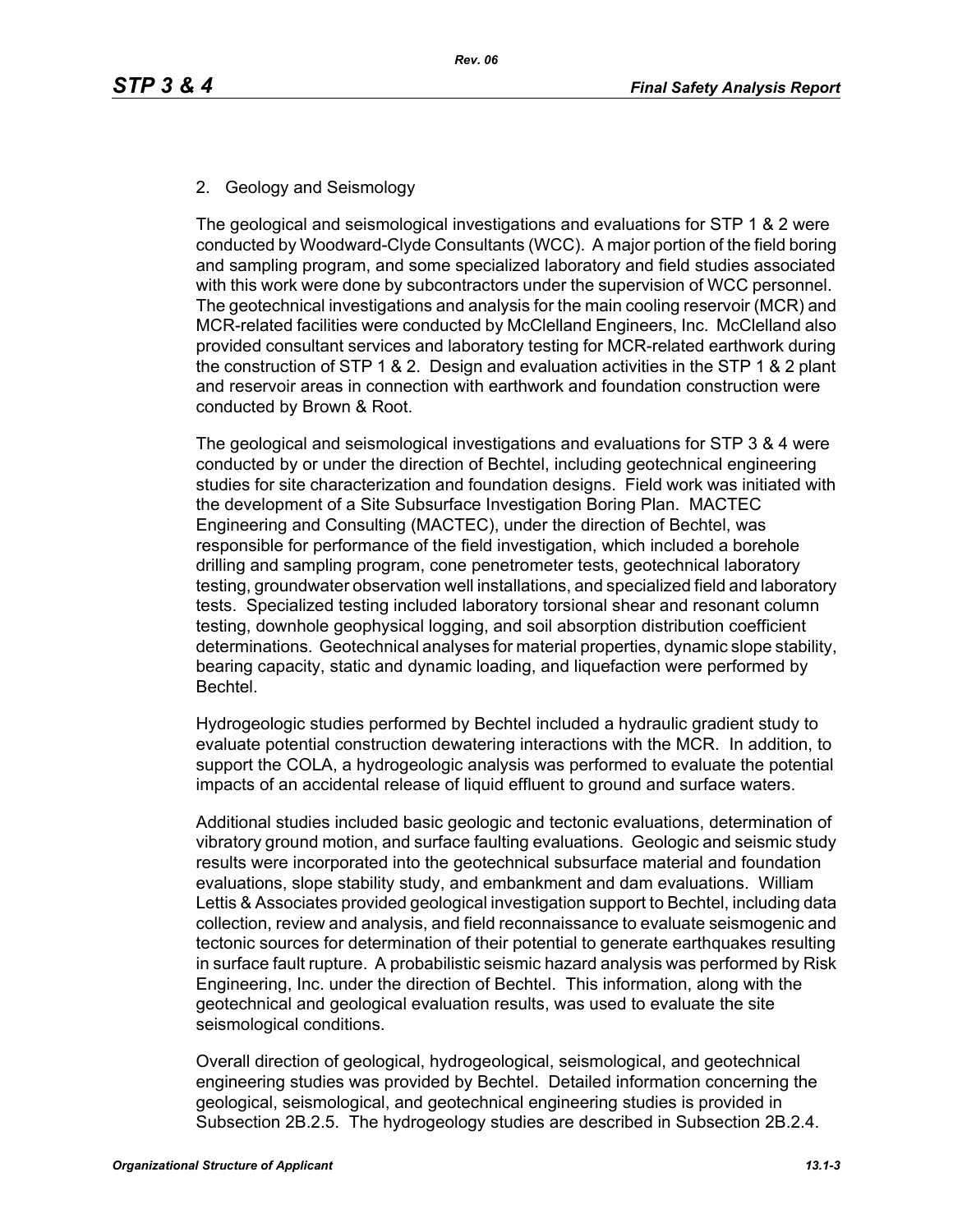### 3. Hydrology

Brown & Root initially developed the probable maximum flood from offsite areas for the site based upon hydrologic investigations of the Colorado River Basin previously made by the Fort Worth, Texas, District Office of the U.S. Army Corps of Engineers (USACE). Physical data, previous reports, and unpublished engineering studies, together with technical guidance, were made available by both the Fort Worth and Galveston District USACE offices. The resulting detailed information concerning hydrology is given in the STP 1 & 2 UFSAR Section 2.4.

Hydrologic investigations performed by Bechtel included a cooling pond study to evaluate performance of the MCR and to estimate the plant cooling water use with the addition of STP 3 & 4. In addition, the probable maximum flooding from offsite sources, potential dam failure of the MCR, and local intense precipitation were developed and their impact evaluated for safety considerations. Other hydrologic studies, including low water considerations, ice effects, and channel diversions, were conducted to support the COLA. Detailed information on the hydrologic investigations is provided in FSAR Section 2B.2.4.

4. Demography

Brown & Root performed the initial demographic studies relative to the population distribution near the plant for STP 1 & 2. HL&P updated those studies and revised the information in UFSAR Section 2.1.3.

Bechtel/Tetra Tech NUS performed the updated demographic studies relative to population near the site to support STP 3 & 4. Refer to Subsection 2B.2.1.3 for details.

5. Environmental Effects

Environmental monitoring programs have been in effect at STP for more than 20 years and there is an ample baseline from which to determine possible impacts on the environment due to construction activities on STP 3 & 4 and to evaluate future environmental monitoring. These programs are described in COLA Part 3, Environmental Report.

An Environmental Protection Control Plan provides for periodic review of all construction activities on STP 3 & 4 to ensure those activities conform to the environmental conditions set forth in the COL. If harmful effects or evidence of irreversible damage are detected by the monitoring program, STPNOC will provide the NRC with an analysis of the problem and a plan of action to mitigate detrimental effects or damage.

#### Design of Plant and Ancillary Systems

The review and approval of ABWR Common Engineering design documents is controlled by procedures. Evidence of design verification is entered into the design records of the responsible design organization.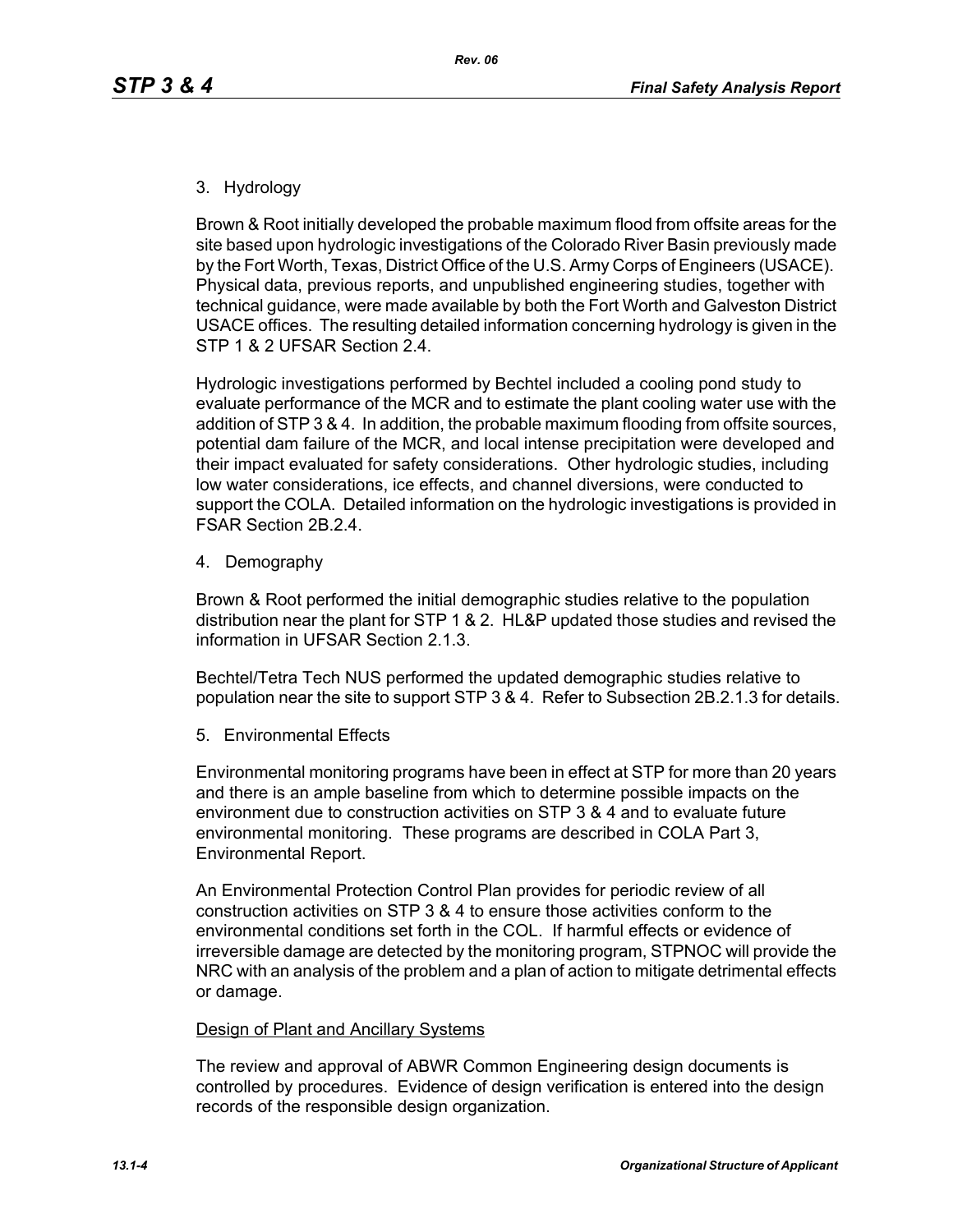STPNOC assigned Toshiba the responsibility to complete the plant-specific engineering design for STP 3 & 4 necessary for development of the COLA with STPNOC acting in a review and approval role. STPNOC contracted Toshiba to design the Ultimate Heat Sink and other systems described in Chapter 9 of the FSAR. Departures from the ABWR Design Control Document (DCD) are described in COLA Part 7. The fire protection section of the DCD was developed by GE.

NINA has continued these contracts for the completion of the design by Toshiba with the support of various subcontractors.

#### Review and Approval of Plant Design Features

Design control and review is performed in accordance with the Quality Assurance Program for STP 3 & 4 as described in the Quality Assurance Program Description (QAPD) for the design and construction phase and in FSAR Chapter 17. A complete discussion of human factors engineering is provided in FSAR Chapter 18.

#### Site Layout with Respect to Environmental Effects and Security Provisions

The specific location of STP 3 & 4 was influenced by several factors. It was desirable to locate the units far enough from the MCR to avoid additional dewatering difficulty caused by the head on the MCR tending to drive groundwater toward the new unit excavations. The best location for the STP 3 & 4 switchyard was to the north of the new units where transmission line interferences would be minimized.

Part of the considerations for the layout of the new units included evaluating the proximity of STP 1 & 2 and constructing the new units with minimal impact on the security of the operating units. The layout also maximized the available acreage to assure the new contiguous Protected Area would be as far as possible from public roadways consistent with other siting requirements (e.g., soil conditions and hydrology).

#### Development of Safety Analysis Report

Overall responsibility for preparing the FSAR as Part 2 of the COLA rests with the STP 3 & 4 Regulatory Affairs Department. Preparation of individual sections was assigned to the cognizant technical groups within STPNOC, Toshiba, or Bechtel as appropriate.

#### Review and Approval of Material and Component Specifications

All safety-related project specifications are reviewed in accordance with the QAPD for STP 3 & 4.

# **13.1.1.1.2 Pre-Operational Responsibilities**

Proposed Plans for Development and Implementation of Staff Recruiting and Training

STPNOC has partnered with local community leadership, independent school district leaders, educators, colleges, business owners, and other industry in the development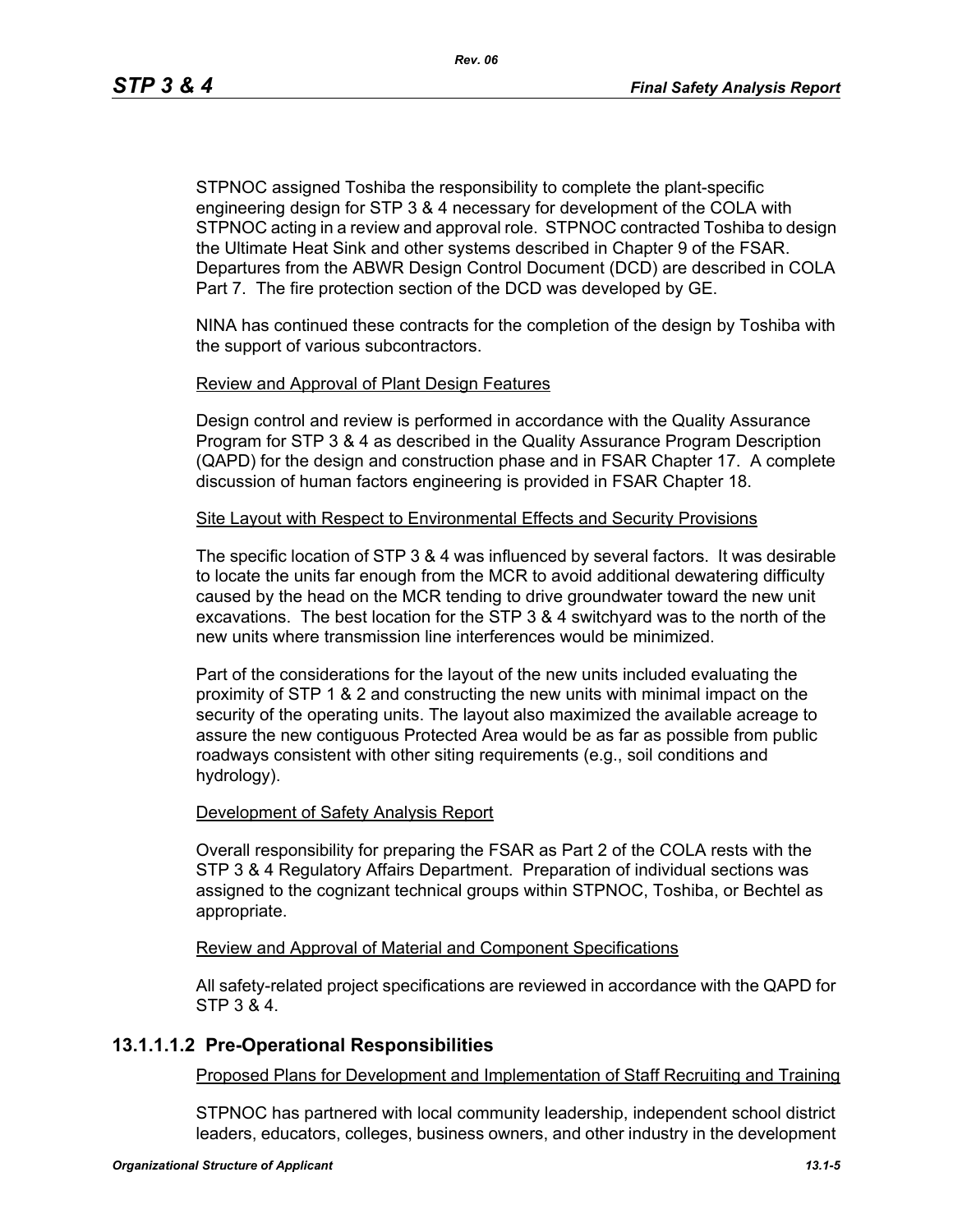of a community-based and regional-based education alliance. The long-term vision is to develop a workforce pipeline that would support attrition challenges and operational expansion strategies. The education alliance has progressed to three main community and regional committees and supporting subcommittees that address education resources, marketing and outreach strategies, grow-your-own-initiatives, and funding resources. One component of community-based workforce is providing the region's middle schools and high schools with relevant science, technology, engineering, and math skills (curriculum) required for a successful career in nuclear energy industry. Local and regional colleges are in the process of developing two- and four-year power and process technology degrees that compliment junior and high school curricula, and are directly transferable to meet the industry's present and emerging needs.

The plant staff training program is provided in Section 13.2. These plans will be substantially accomplished before preoperational testing begins.

# **13.1.1.1.3 Technical Support for Operations**

Technical services and backup support for the operating organization will be available before the pre-operational and startup testing program begins and will continue throughout the life of the plant.

Engineering – As described in Subsection 13.1.1.2, the Engineering staff will provide technical support in the areas of nuclear, mechanical, structural, electrical, thermalhydraulic, metallurgy and materials, and instrumentation and controls to support testing and operation of STP 3 & 4. Additional engineering contractors are available locally (e.g., Areva and Hurst Technologies) if outside contractual assistance is required.

Tokyo Electric Power (TEPCO) – TEPCO is an experienced operator of ABWRs in Japan. They have ABWR units in operation at Kashiwazaki, including the first ABWR that went into operation in 1997. STPNOC has contracted with TEPCO to provide expertise in the operation of ABWRs.

Plant Chemistry and Health Physics – Chemistry and health physics services will be shared between the four units once STP 3 & 4 are in commercial operation.

Fueling and Refueling Operations Support - The STP 1 & 2 Work Management Department has developed an "Outage Implementation and Planning Guideline" that has been used very successfully in refueling outages. The Guideline specifically and thoroughly addresses shutdown safety; outage management, preparation, scheduling, and implementation; and post-outage activities. The outage organization during an outage includes the outage director, project managers for each major maintenance area (e.g., refueling, turbine, containment), shift managers, chemistry manager, engineering duty manager, health physics manager, division manager for plant operations, and maintenance manager with a division manager for each discipline (mechanical, electrical, instrumentation & controls, air-operated/motor-operated valves). The plans for STP 3 & 4 refueling outages include the same level of personnel dedication and support as provided during STP 1 & 2 refueling outages.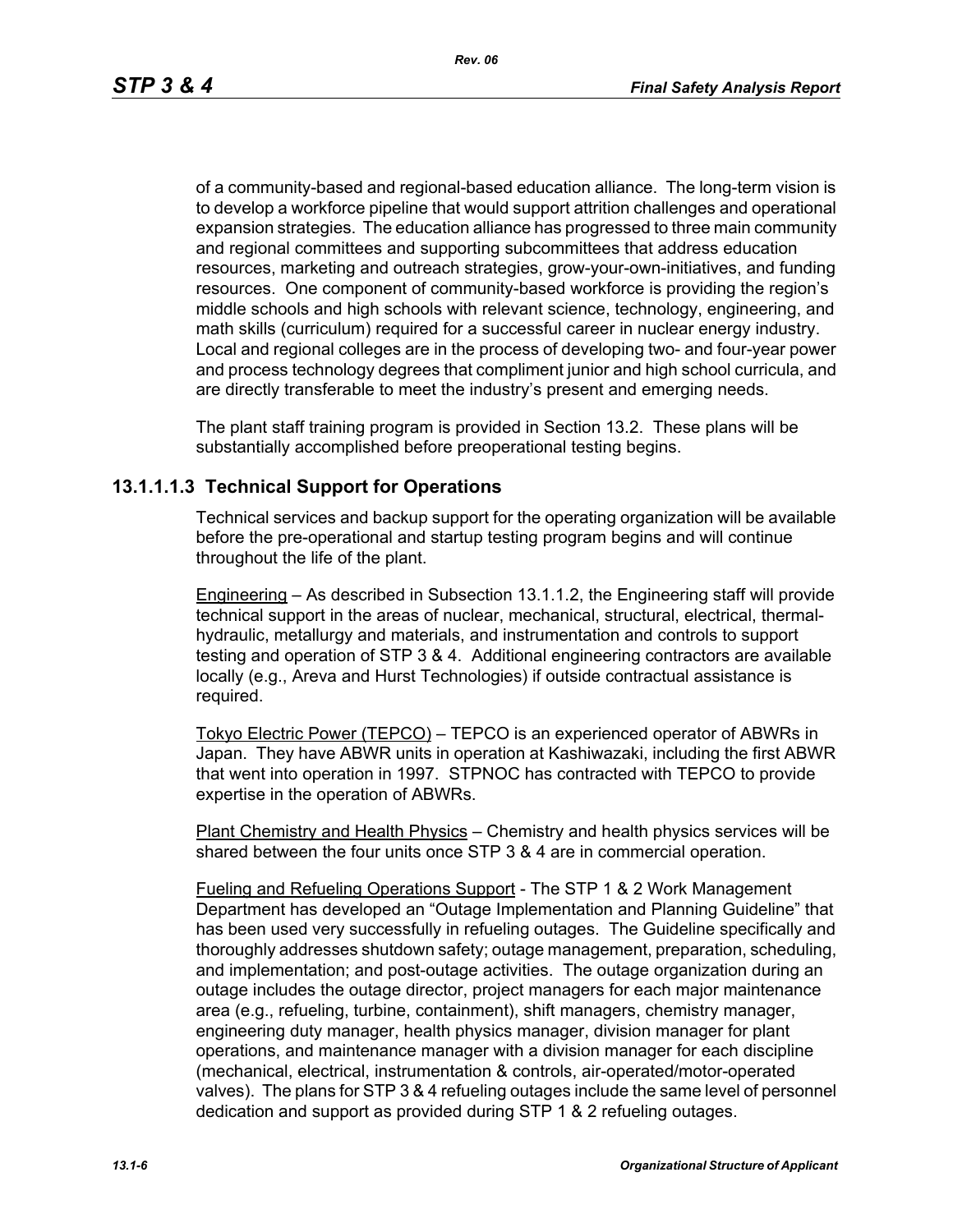Maintenance Support - The STP 1 & 2 Maintenance Department is part of the Generation Department and the Maintenance Manager reports directly to the Plant General Manager. The plans for STP 3 & 4 include the same organizational structure and same level of maintenance technical services and backup support for the operating organization as provided for STP 1 & 2.

Operations Support – The Operations Support Department (Ops Support) is the primary point of contact for the business planning effort in the Generation Department, coordinating and facilitating meetings to support the business plan and budgeting process on an on-going basis. In addition, Ops Support provides continuous oversight for each department, providing feedback to the department managers when changes or updates are required. Ops Support performs root cause analysis and apparent cause investigations for Generation organizations and other station organizations upon request. They also maintain the Corrective Action Program Database for Maintenance, Operations, Work Control, and other departments as required. Finally, procedure development is one of an integrated set of processes for the operation, maintenance, and support of the plant. Ops Support evaluates the need for new procedures or revision of existing procedures and implements activities required to write, conduct review and approval, and validate new and revised procedures.

Quality Assurance – The Quality Assurance Program Description is provided as a separate document.

Training – As described thoroughly in Section 13.2, the training programs to be utilized for STP 3 & 4 are very similar to those used for STP 1 & 2 with the technical exceptions appropriate to the different technologies.

Safety Review – The Plant Operations Review Committee (PORC) advises the Plant General Manager on all matters related to nuclear safety at STP 1 & 2. The PORC is composed of six members, who are appointed by the Plant General Manager from senior experienced onsite individuals, at the manager level or equivalent, representing each of the following disciplines: engineering, operations (SRO), chemistry, health physics, quality, and maintenance. A separate PORC will be established for STP 3 & 4. The PORC is responsible for reviewing the following and recommending approval or disapproval to the Plant General Manager:

- All safety-related station administrative procedures and changes thereto
- Safety evaluations for (1) procedures, (2) changes to procedures, structures, components, or systems, and (3) tests or experiments completed under the provisions of 10CFR50.59 to verify that such actions did not require prior NRC approval
- **Proposed (1) procedures, (2) changes to procedures, structures, components, or** systems, and (3) tests or experiments completed under the provisions of 10CFR50.59 which may require prior NRC approval
- All required programs by Technical Specification and the Technical Requirements Manual and changes thereto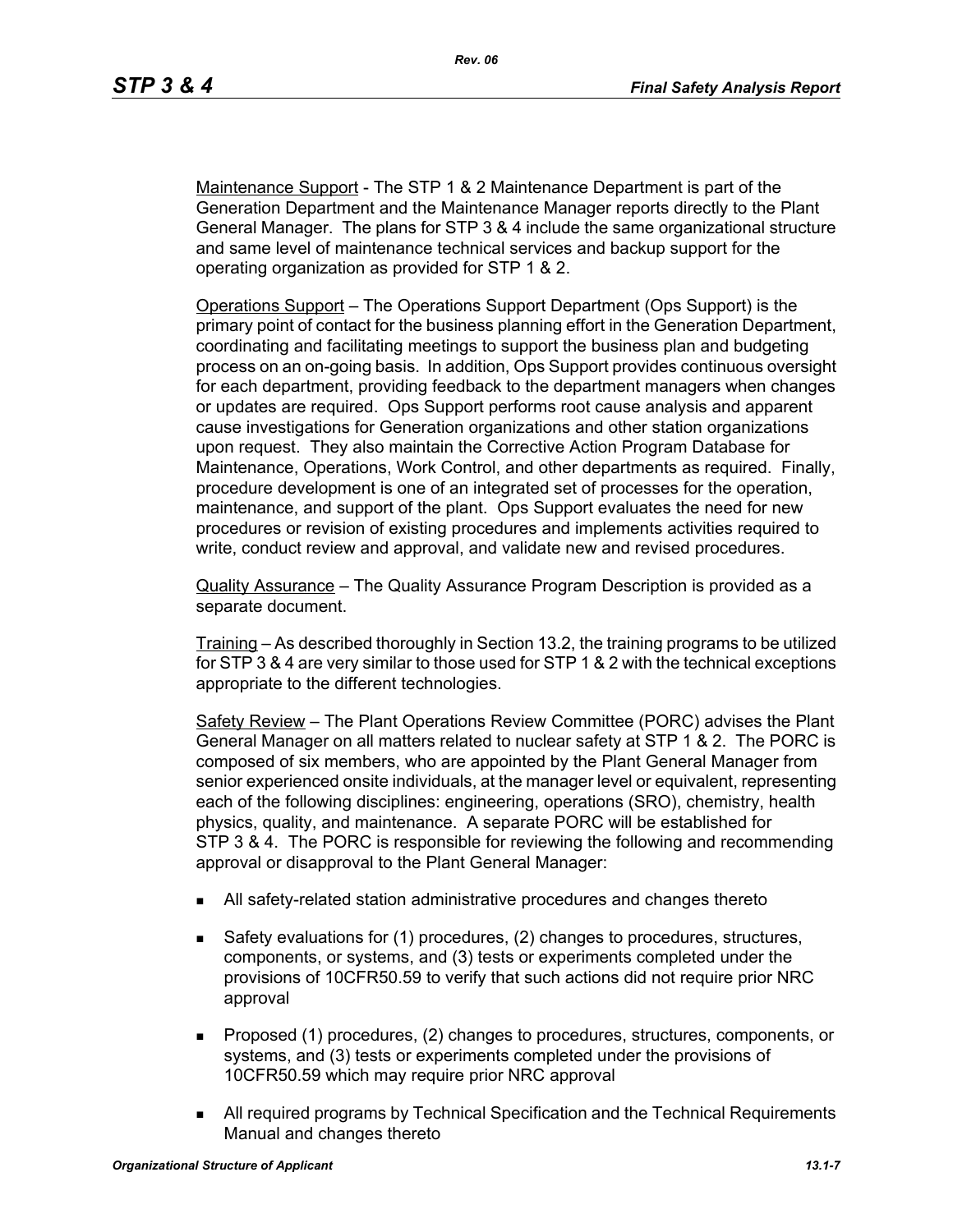- **All proposed changes to the Technical Specifications or the Operating License**
- All reportable events
- Reports of significant operating abnormalities or deviations from normal and expected performance of plant equipment or systems that affect nuclear safety
- **Reports of unanticipated deficiencies in the design or operation of structures,** systems, or components that affect nuclear safety
- Security Plan and implementing procedures and changes thereto
- Emergency Plan and implementing procedures and changes thereto
- **Process Control Program and implementing procedures and changes thereto**
- **Dealth Exercise Septemannes** Calculation Manual and implementing procedures and changes thereto
- **Special reviews, investigations, or analyses and reports thereon as requested by** the Plant General Manager or the Senior Management Team (SMT)
- Reports of any accidental, unplanned, or uncontrolled radioactive release including the preparation of reports covering evaluation, recommendations, and disposition of the corrective action to prevent recurrence and the forwarding of these reports to the Plant General Manager and to the SMT
- Reports of violations of codes, regulations, orders, Technical Specifications, or Operating License requirements having nuclear safety significance or reports of abnormal degradation of systems designed to contain radioactive material
- **Fire Protection Program, quality-related implementing procedures and changes** thereto.

Fire Protection - STP 1 & 2 currently has a successful Fire Control Program, which will be modified to include STP 3 & 4. A trained plant fire brigade will be equipped and available at all times. Each shift fire brigade will consist of five members of the shift crew with specific personnel designated to serve as the fire brigade leader, two members with safe shutdown systems training, and two other qualified members. The Shift Supervisor/Manager cannot be the fire brigade leader.

An annual physical examination will determine whether there are medical reasons for disqualifying candidates for fire brigade membership or for removing existing members from the brigade.

Fire brigade meetings to review changes in the fire protection program and other subjects as necessary will be conducted quarterly for each shift and requalification training will be conducted such that initial fire brigade training topics are covered at least once every two years.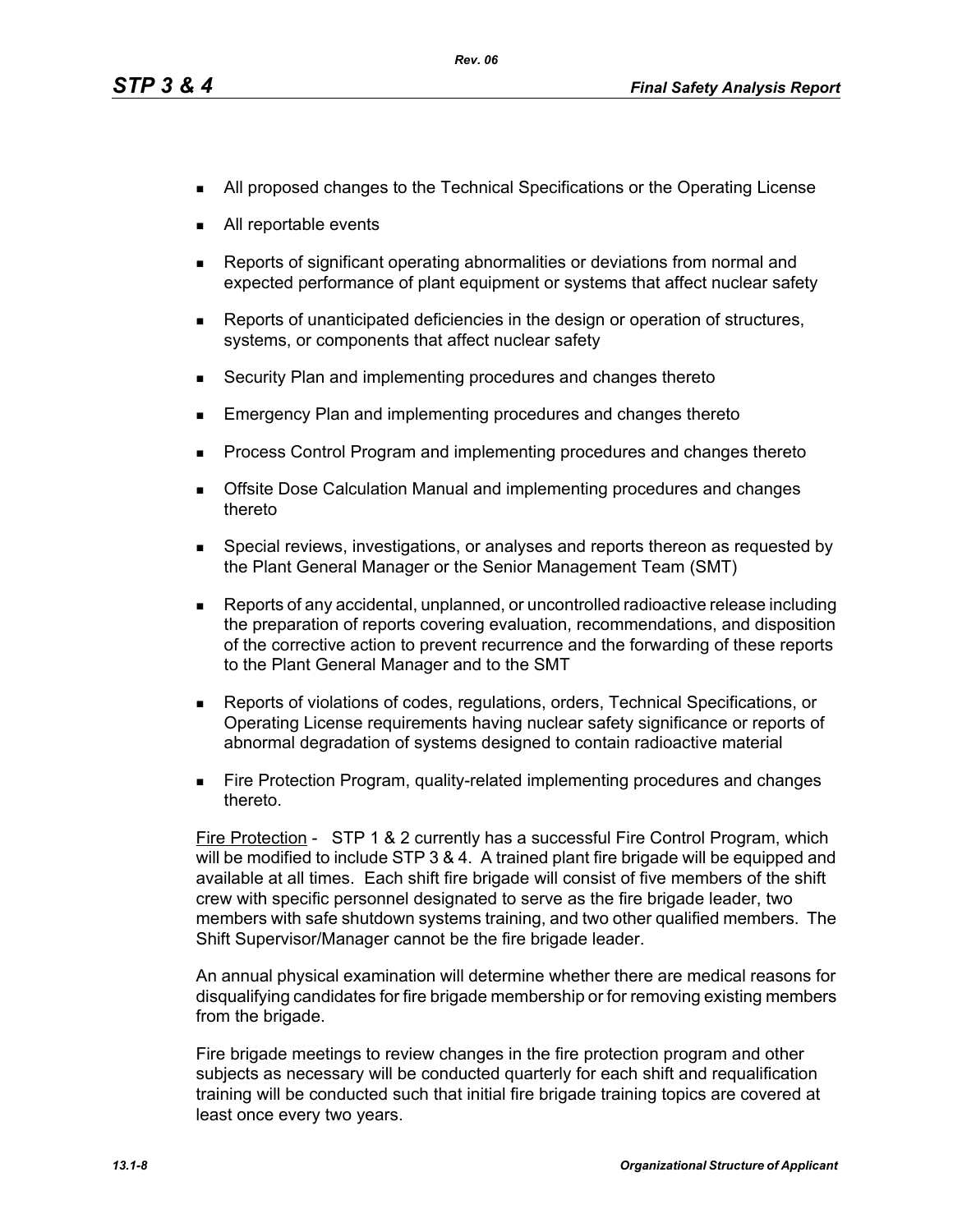*Rev. 06*

Fire drills will be conducted periodically to established training objectives and critiqued to determine how well the training objectives are met. If a person assigned to fire brigade duties does not attend at least two drills every twelve months, that person will be removed from fire brigade duties, except training and drills, until that person has attended a drill(s) to make up for the deficiency.

Refer to Subsection 13.1.2.2. for a description of the functions and responsibilities of the Fire Protection Coordinator.

Emergency Coordination - The Emergency Plan submitted as Part 5 of the COLA fully describes the technical services and backup support for the operating organization that will be available before preoperational and startup testing begins and will continue throughout the life of the plant in the area of emergency coordination.

# **13.1.1.2 Organizational Arrangement**

Figure 13.1-1 is the organization chart reflecting the NINA organization for design and construction of STP 3 & 4. The STP 3 & 4 team is focused on the design, construction, and testing of STP 3 & 4. Ultimate responsibility for design, procurement, construction, testing,and quality assurance, of STP 3 & 4 rests with the NINA President and CEO.

Figure 13.1-2 is the organization chart reflecting the STPNOC corporate structure for Operations, which provides line responsibility for operation of the company. The organization for STP 3 & 4 has been separated from STP 1 & 2 to ensure the STP 1 & 2 team is focused on the safe and reliable operation of STP 1 & 2. The STP 3 & 4 team is focused on preparations for the operational phase and operation of STP 3 & 4. Ultimate responsibility for operation of STP 3 & 4 rests with the STPNOC President and CEO.

There are no fossil power units at STP; when STP 3 & 4 are complete, there will be four nuclear power units on the site. Therefore, there is no separation of the "nuclearoriented" part of the organization because the entire STPNOC organization is and will continue to be "nuclear-oriented."

The current STP 3 & 4 project organization is provided in Figures 13.1-1 and 13.1-2. Modifications and additions to the organizations to reflect added functional responsibilities due to adding two nuclear plants to the South Texas Project Electric Generation Station site power generation capacity will consist of expanding the STP 3 & 4 organization as necessary to support the two additional units and transitioning that organization to STPNOC as appropriate. The number of persons to be assigned to each unit with responsibility for the project is preliminarily estimated to be 405.

The Vice President, Engineering & Constructionand Project Director reports to the NINA Chief Operating Officer, and is responsible for activities involved with the engineering, design, and construction of STP 3 & 4. The organization chart for Engineering & Construction is provided in Figure 13.1-1.

The Senior Vice President, Oversight & Regulatory Affairs reports to the NINA President and Chief Executive Officer, and is responsible for quality assurance,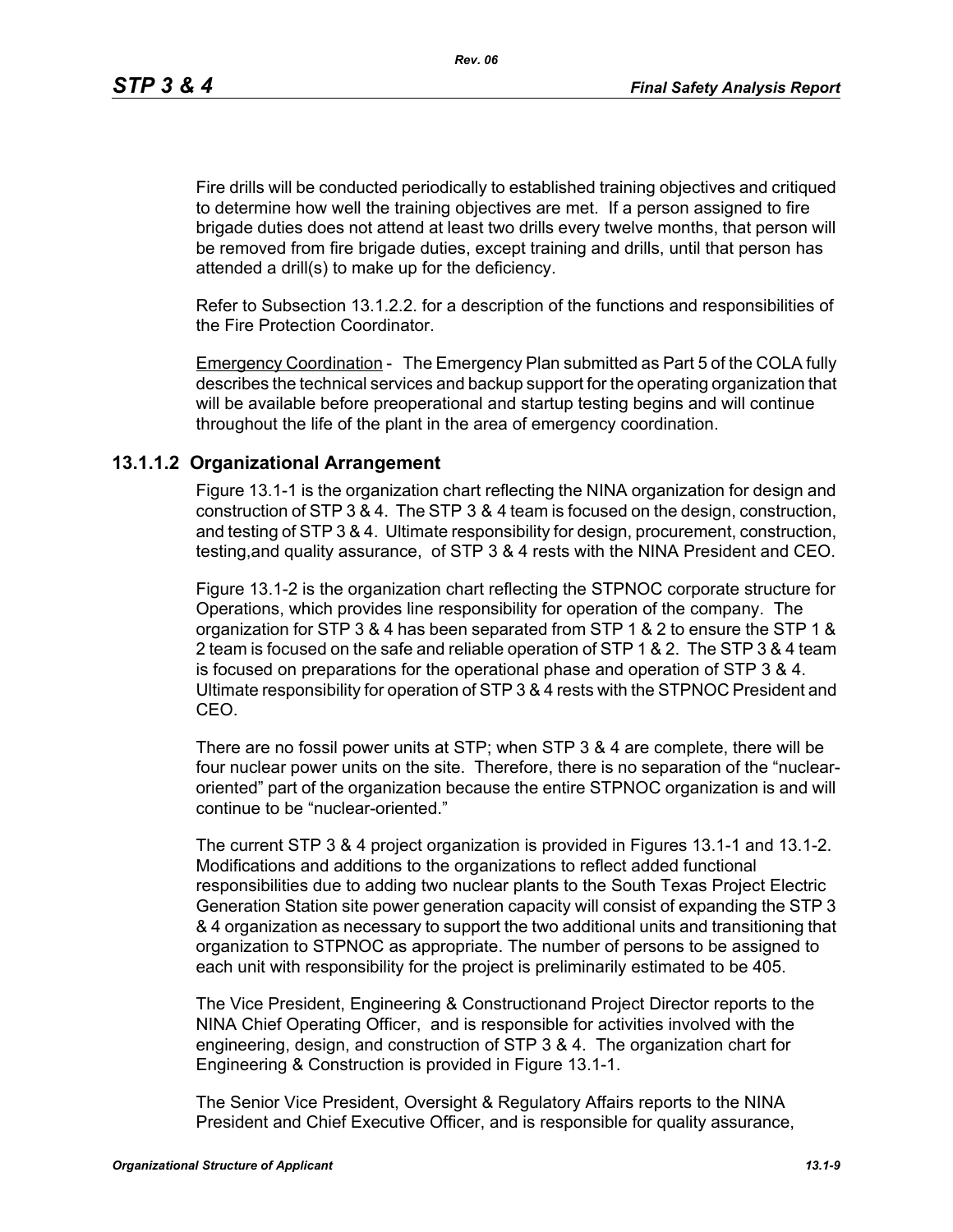construction oversight, licensing, probabilistic risk assessment, and regulatory compliance. Refer to Figure 13.1-1

The Plant General Manager reports to the STPNOC Senior Vice President during the constructions phase, and is responsible for activities related to the preparation for operation and operational program development of STP 3 & 4.During the construction phase the Plant General Manager will be matrixed to the Vice President, Engineering & Construction and Project Director. Functional responsibilities for STP 3 & 4 plant management will not be added to the existing STP 1 & 2 organization. However, it is anticipated that certain functions and responsibilities will be shared between the four units, such as operations support, chemistry, health physics, environmental support, and security.Refer to Figure 13.1-2 for the operational phase organization of STPNOC.

#### Engineering and Design of STP 3 & 4

STPNOC selected the ABWR design certified by 10 CFR 52, Appendix A and STPNOC (now NINA) contracted Toshiba to complete the plant-specific engineering design with STPNOC acting in a review and approval role. Toshiba has extensive experience with engineering and design for the ABWR having participated in the design and construction of three operating ABWRs. Toshiba's experience with engineering on boiling water reactors is well documented world-wide.

STPNOC contracted Toshiba to design the Ultimate Heat Sink and other systems described in Chapter 9 of the FSAR.

NINA continued the contract for Engineering, Procurement, and Construction (EPC) of the facilities with Toshiba America Nuclear Energy (Toshiba). The design and construction of STP 3 & 4 will be completed by Toshiba acting in conjunction with subcontractors including Westinghouse and Sargent & Lundy. Toshiba will have overall responsibility for design and configuration control. Sargent & Lundy will provide architect/engineer services. Westinghouse will provide engineering services, including design of instrumentation and controls.

#### Technical Support for Operations

Refer to the descriptions provided in Subsection 13.1.1.1.3.

### **13.1.1.3 Qualifications**

The qualification requirements for personnel (education, experience) providing technical support for STP 3 & 4 operations will be the same as those approved for STP 1 & 2. It is anticipated that certain functions and responsibilities might be shared between the four units, such as operations support, chemistry, health physics, environmental support, and security, albeit most of the functions will be separated initially. The FSAR will be updated in accordance with 10 CFR 50.71(e) to address the number of personnel that will provide technical support for operations.

Qualification and training of STPNOC personnel conform to the regulatory position of RG 1.8. The QAPD addresses the qualification, training, and certification of personnel.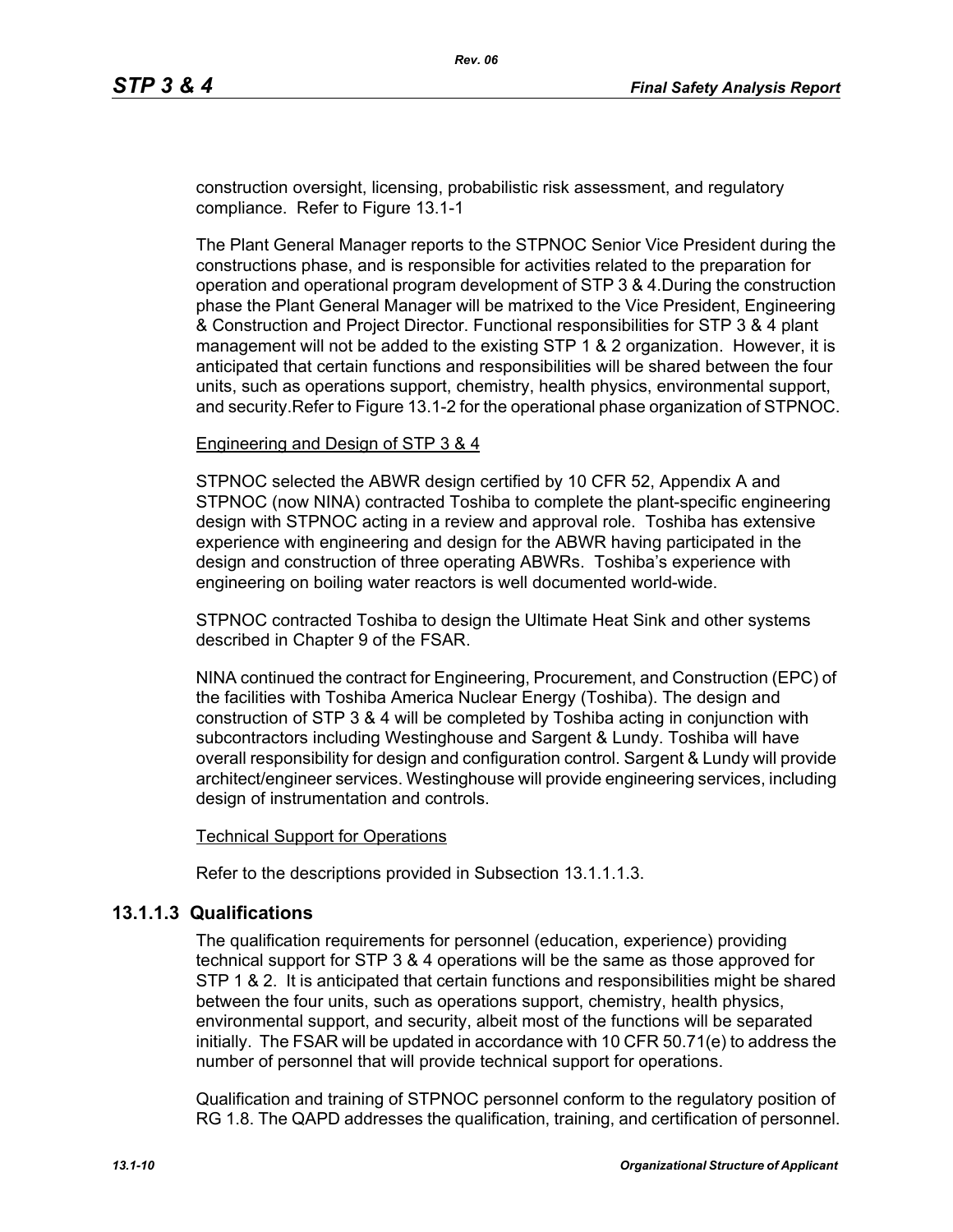These are the generally accepted basic qualification requirements for the classes of positions identified in Subsection 13.1.1.2:

**Executive** 

| Education:  | Bachelor's degree                                     |
|-------------|-------------------------------------------------------|
| Experience: | 15 years, including 10 years of management experience |

Manager

| Education:  | Bachelor's degree or 5 years experience                  |
|-------------|----------------------------------------------------------|
| Experience: | 10 years experience, including 3 years of supervisory or |
|             | management experience                                    |

#### **Supervisor**

| Education:  | Bachelor's degree or 5 years experience |
|-------------|-----------------------------------------|
| Experience: | 8 years                                 |

Within STPNOC, the person whose job position most closely corresponds to that identified as "engineer-in-charge" is the President & Chief Executive Officer.

### **13.1.2 Operating Organization**

The operating organization for STP 3 & 4 will meet the guidelines of RG 1.33 and RG 1.8. Additionally, onsite review and rules of practice will meet the guidelines of NEI-06-14 as addressed in Section 17.5. The STP 3 & 4 fire protection program will mirror the existing program for STP 1 & 2 and thus will meet applicable requirements. The operating organization will be consistent with one of the options in the Commission's Policy Statement on Engineering Expertise on Shift and will meet TMI Action Plan items I.A.1.1 and I.A.1.3 of NUREG-0737 for shift technical advisor and shift staffing.

The Composite Site Security Plan provided in Part 8 of the COLA meets the applicable requirements for a physical protection plan.

All operating organization positions will be filled with personnel meeting the appropriate qualifications no later than six months prior to fuel load in each unit.

### **13.1.2.1 Plant Organization**

### **13.1.2.2 Plant Personnel Responsibilities and Authorities**

The functions and responsibilities of various positions at STPEGS, including a specific succession to responsibility for overall operation of the plant in the event of absences, incapacitation of personnel, or other emergencies, are described in this section.

The chain of command is the line of authority responsible for the overall safe operation of the station, and the protection and safety of the public and plant personnel. The operations chain of command authority begins with President & Chief Executive Officer, Site Vice President, then continues through successive lower levels of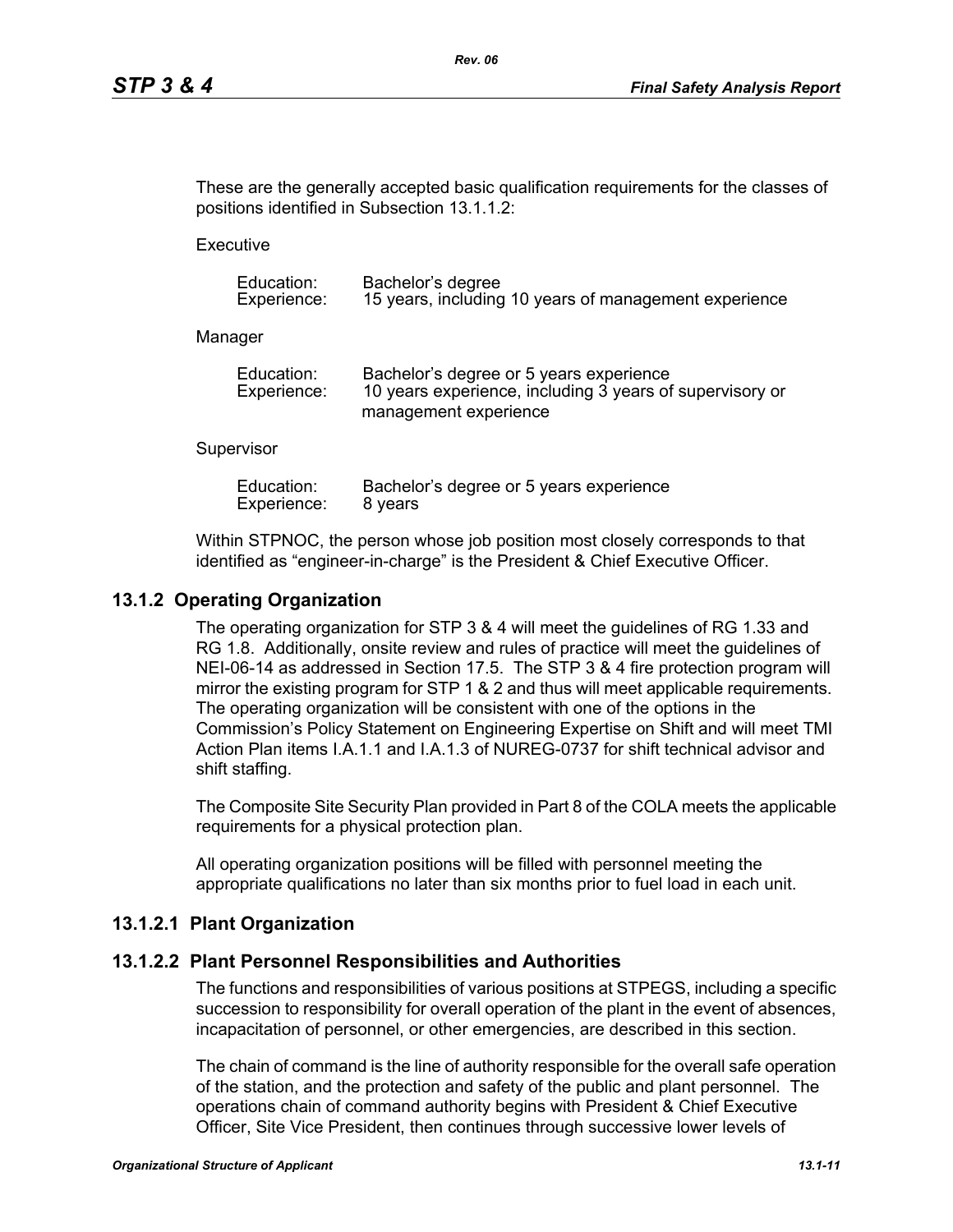management: Plant General Manager, Operations Manager, Operations Division Manager, Shift Supervisor/Manager, Unit Supervisor.

It is anticipated that certain functions and responsibilities will be shared between the four units, such as operations support, chemistry, health physics, environmental support, and security.

#### **Plant General Manager**

The Plant General Manager is responsible for the safe, reliable, and efficient startup, operation, maintenance, and refueling of the units, as well as adherence to all requirements of the Operating Licenses and the Technical Specifications.

#### **Operations Manager**

The Operations Manager reports to the Plant General Manager. He is responsible for planning overall activities and work of Plant Management personnel in cooperation with other department heads to develop an integrated plant operations program with the primary objectives of reactor safety and plant reliability. He has the following authorities and responsibilities:

- **Provide guidance and direction to the Training Department concerning content of** initial and requalification training programs for all operating personnel in order to provide a highly qualified and efficient operating force.
- Develop, monitor and control the Plant Management budget.
- **Perform other duties assigned by the Plant General Manager.**
- Conduct periodic observation of operations activities in accordance with the Field Observation Program.

### **Operations Division Managers (SRO)**

Each Unit Operations Manager reports to the Operations Manager and ensures that the units are operated in accordance with plant procedures and Operating License requirements. The Shift Operations organization required by the Technical Specifications is shown in Figure 13.1-3.

The Unit Operations Managers may issue written Night Orders each week to inform operations personnel of current and up-coming events, work priorities, management expectations, lessons learned, policy information or explanation, special data collection requirements, and any other information regarding the safe, reliable operation of the units. Night Orders are not used to amend, revise, or delete an approved procedure, however, they may include additional information not provided for in an existing procedure. Night Orders are dated and signed by the author as they are originated and the Shift Supervisor/Manager is responsible for implementing Night **Orders**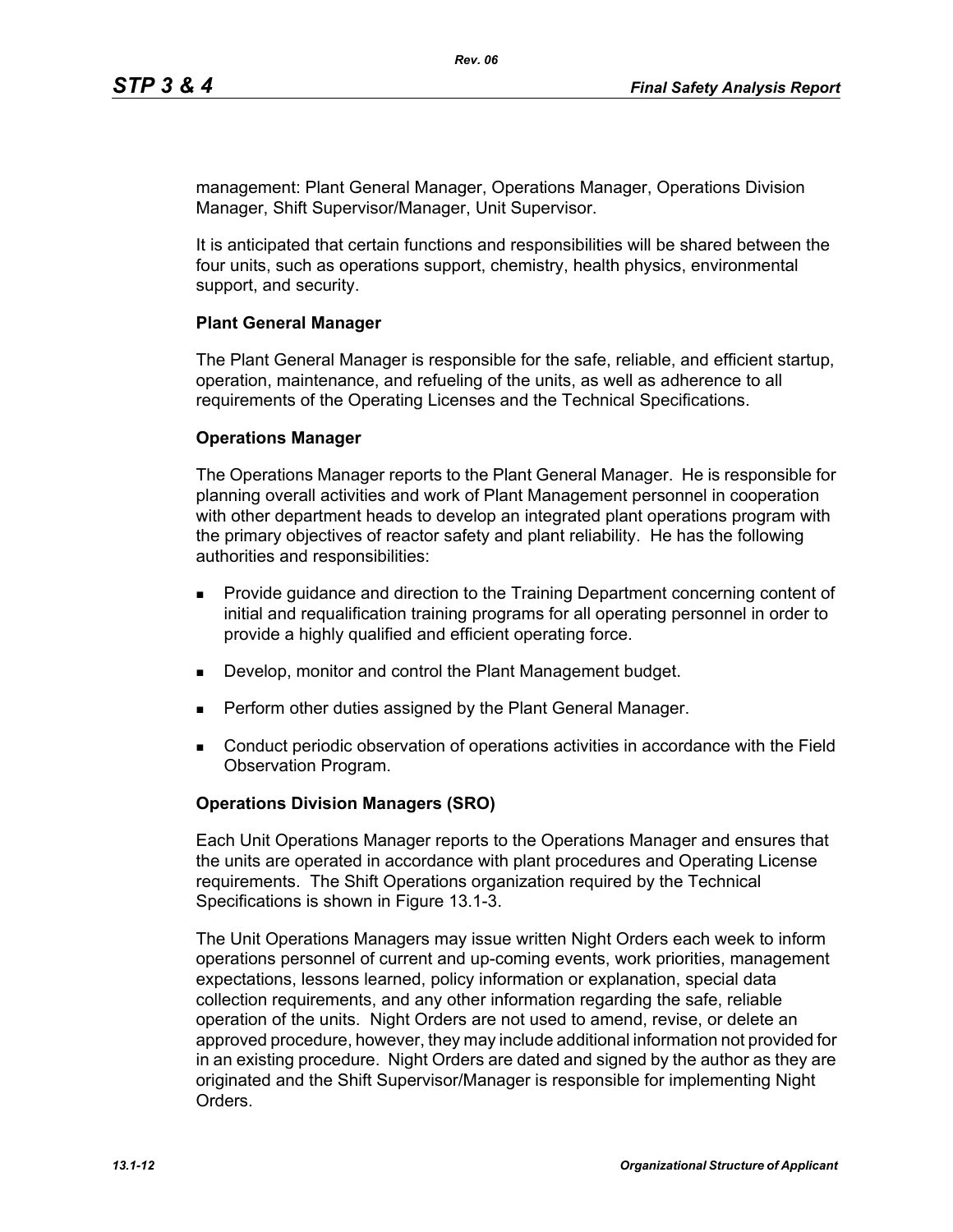The Unit Operations Managers have the following authorities and responsibilities:

- **Provide quidance and direction to supervisors to ensure that the required quality of** work is achieved and that approved operating procedures and practices are followed
- **Professional development of the Shift Supervisor/Managers**
- **Ensure the plant is operated in accordance with plant procedures and operating** license requirements
- Ensure that Operations personnel are adequately prepared for special testing or other complex or infrequently performed evolutions
- **Approve Unit work schedules**
- **Perform those duties assigned by the Operations Manager**
- **Assist the Operations Manager in carrying out all departmental duties**
- **Approve the Operations shift schedule**
- **Function as the Operations Manager in his/her absence**
- Conduct periodic observation of Operations activities in accordance with the Field Observation Program
- Maintain a Senior Reactor Operator (SRO) license
- **Perform duties of the Emergency Response Organization Operations Manager**

### **Shift Supervisor/Manager (SRO)**

The Control room command function is the authority to operate the unit, including shutdown, when required. This authority includes directing operations and making decisions on all matters affecting operations (e.g., implementation of Technical Specification limiting conditions for operation, call out of personnel, emergency operations, etc.). The Shift Supervisor/Manager assigned to each unit is responsible for the Control room command function.

The Shift Supervisor/Manager reports to the respective Operations Division Manager for operational concerns and has the following general authorities and responsibilities:

- Assure that shift operations are performed in accordance with approved procedures, the Operating Licenses, and the Technical Specifications
- Maintain conservative decision-making with respect to safety of the plant and plant personnel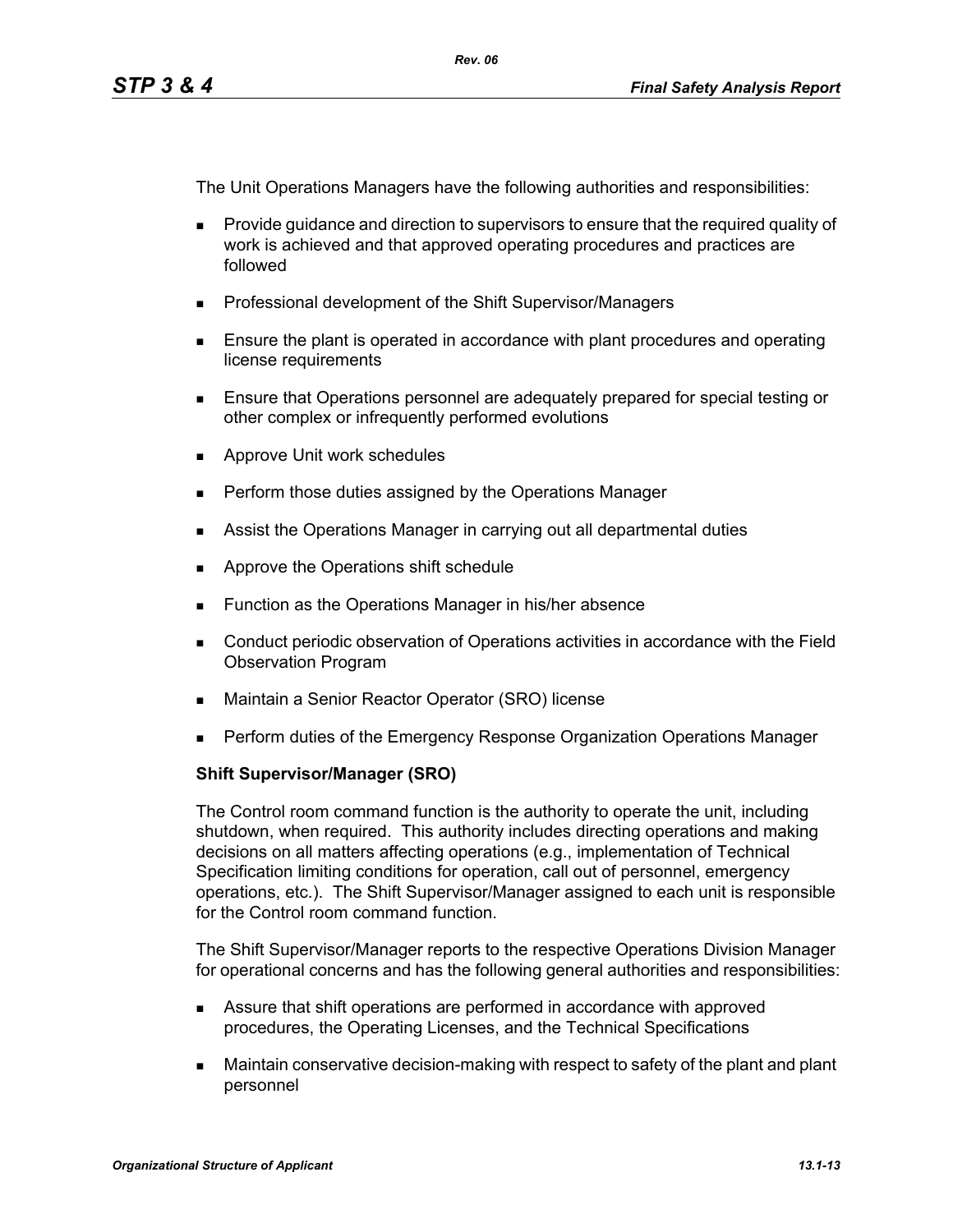*Rev. 06*

- Maintain an overview of plant conditions and direct operations, with reactor safety and the protection of the health and safety of the public and plant personnel being of highest priority
- **Remain in the supervisory role during all plant conditions to provide effective** leadership and direction to the operating crew
- Maintain an environment that supports critically assessing crew and individual performance in all aspects of training and operations
- **Ensure employee conduct both in the Control room and in the field is maintained** in a professional and business like manner
- Maintain the environment within the Control room and in the field, in a fashion which supports safe, efficient operation of the plant
- **EXECT** Limit the number of on shift evolutions in progress so that each can be safely and effectively completed
- **Provide close oversight of critical operational activities**
- Oversee the operating crew's training and professional development
- **Provide support of Work Management Process and ensures execution of** scheduled work activities
- Maintain an SRO license

The Shift Supervisor/Manager may be assigned the authority and responsibility of the Operations Manager in his absence.

### **Unit Supervisor (SRO)**

The Unit Supervisor is responsible to the Shift Supervisor/Manager for supervising the Plant Operations personnel assigned to his unit and for directing control room activities to assure safe and efficient unit operation in accordance with the Operating Licenses, Technical Specifications, and approved procedures during his shift. He is cognizant of all work or tests which may affect the operation of the unit in accordance with administrative control procedures. He directly supervises control room activities during startup, shutdown, abnormal, and emergency conditions. The Unit Supervisor may assume the duties and responsibilities of the Shift Supervisor/Manager in the event he is unavailable.

The Unit Supervisor has the following general authorities and responsibilities:

- Coordinate the activities of the Reactor Operators and other operations and plant personnel to achieve safe, reliable and efficient unit operation
- Direct the operation of plant equipment and systems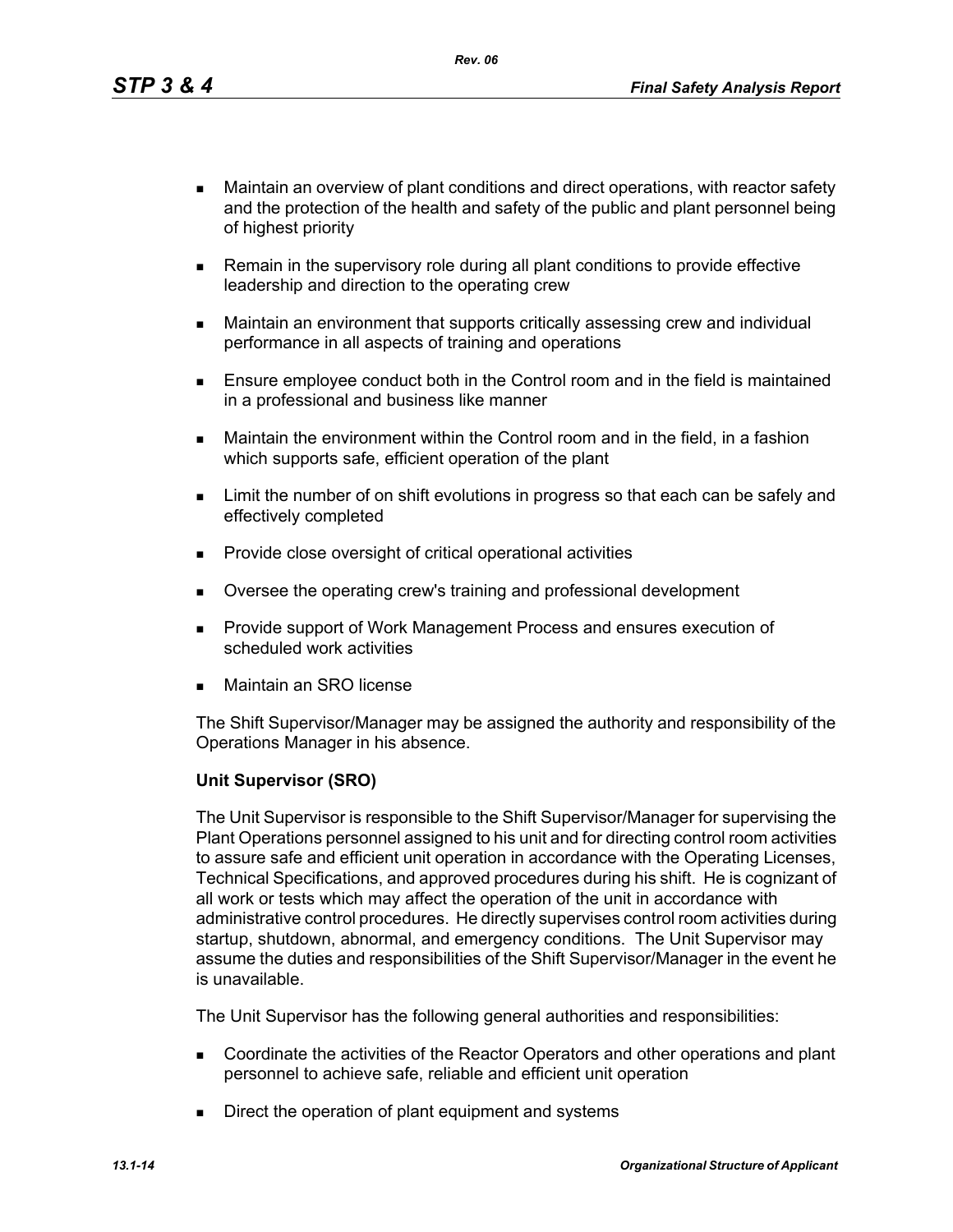*Rev. 06*

- Direct the Reactor Operators during normal and transient conditions to ensure proper performance of their duties
- Coordinate surveillance testing and tagging operations
- Conduct periodic observation of Operations activities in accordance with the Field Observation Program
- Maintain an SRO license

# **Reactor Operator (RO)**

The Reactor Operator reports to the Unit Supervisor of his assigned unit and is responsible for the safe and efficient operation of the control room equipment of his assigned unit in accordance with the Operating Licenses, Technical Specifications, and approved procedures during his shift. The Reactor Operator has the following duties:

- Initiate the immediate actions necessary to maintain the unit in a safe operating condition during abnormal and emergency conditions
- Perform a manual Reactor Trip or manual actuation of Emergency Safety Systems as required to mitigate consequences of transients or accidents
- Maintain required records, logs, and charts of unit data, shift events, and performance checks
- Monitor and control unit parameters and unit equipment from the control room
- Initiate requests for equipment repairs, and clears and tags equipment as directed by shift supervision
- **Perform operations and surveillances in accordance with approved procedures**
- Operate all equipment controlled from the main control board area
- **Monitor equipment and system parameters using normal and redundant** indications
- Initiate or perform operator actions required by normal, off-normal, emergency, and annunciator response procedures applicable to the main control board area
- Conduct periodic observation of Operations activities in accordance with the Field Observation Program
- Act as Field Supervisor when assigned by the Shift Supervisor/Manager:
	- Supplement Operations Day Staff personnel when assigned by the Shift Supervisor/Manager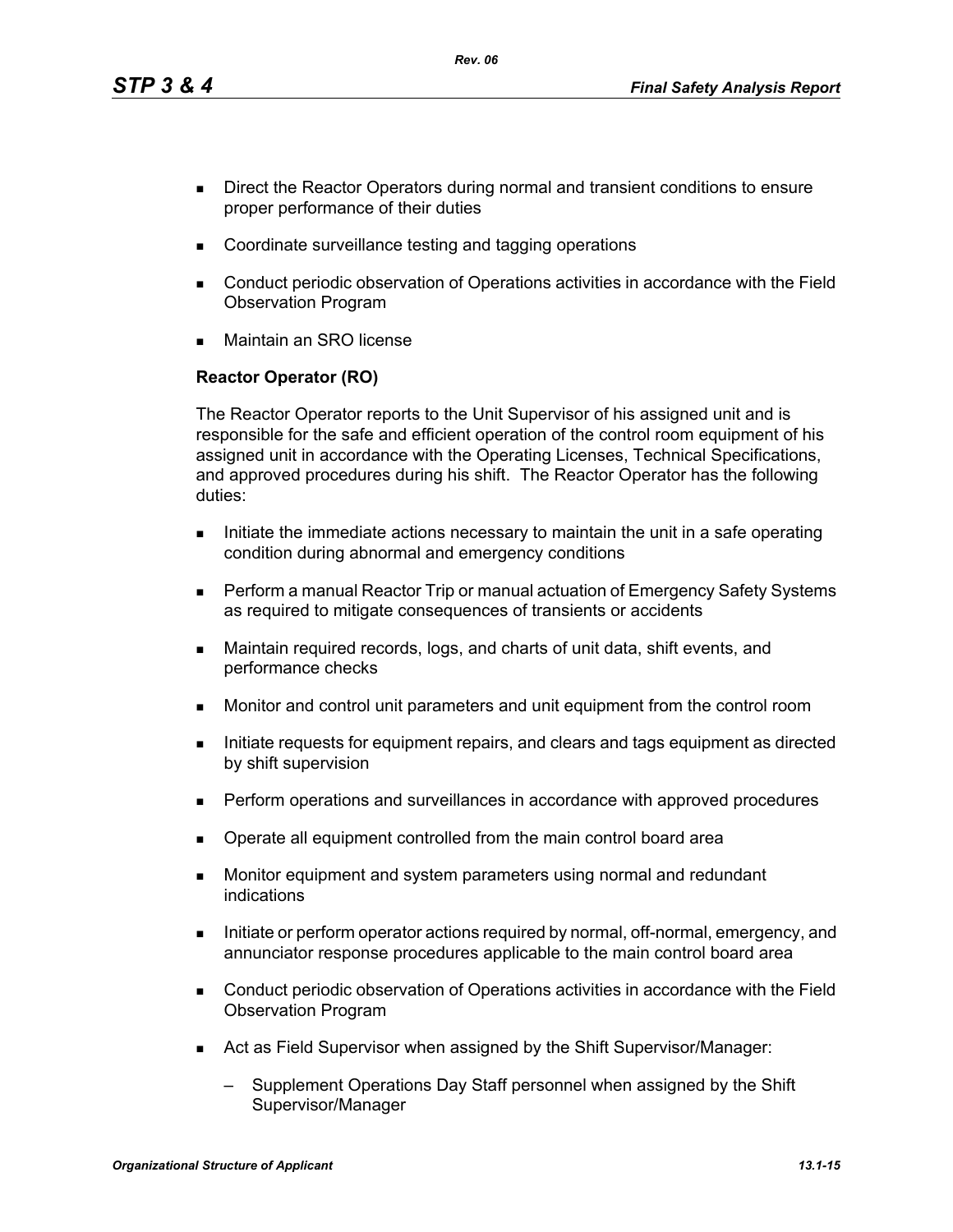- Perform Emergency Plan duties such as E-Plan Communicator as required
- Maintain an RO license

#### **Shift Technical Advisor**

The Shift Technical Advisor, (when activated) reports to the Shift Supervisor/Manager and has the following responsibilities. At no time does the Shift Technical Advisor perform control board manipulations.

- **Provide advisory technical support to the Shift Supervisor/Manager in the areas of** thermal dynamics, reactor engineering, and plant analysis with regard to the safe operation of the unit
- Review planned activities to assess whether special considerations or precautions are warranted i.e., Reactivity Management, and make appropriate recommendations to the Shift Supervisor/Manager
- **Perform the following duties upon entry into the EOPs or as directed by the Shift** Supervisor/Manager:
	- Identify himself/herself as the STA to the crew
	- Monitor Critical Safety Functions (CSFs) when required
	- Monitor EOP progression to ensure transitions are correct
	- Monitor Conditional Information Page to ensure actions are taken when required
	- Immediately inform Unit Supervisor and/or Shift Supervisor/Manager upon reaching an Orange or Red path condition
	- Communicate CSF status during transition between EOPs
	- Make a qualitative assessment of plant parameters during and following plant events and transients to determine correct plant response and potential core damage
- **Perform independently of the crew as follows:** 
	- Monitor diverse indications
	- Focus on cause of the event to establish mitigation strategy
	- Monitor for additional events, which will complicate the recovery
	- Determine if plant responds as expected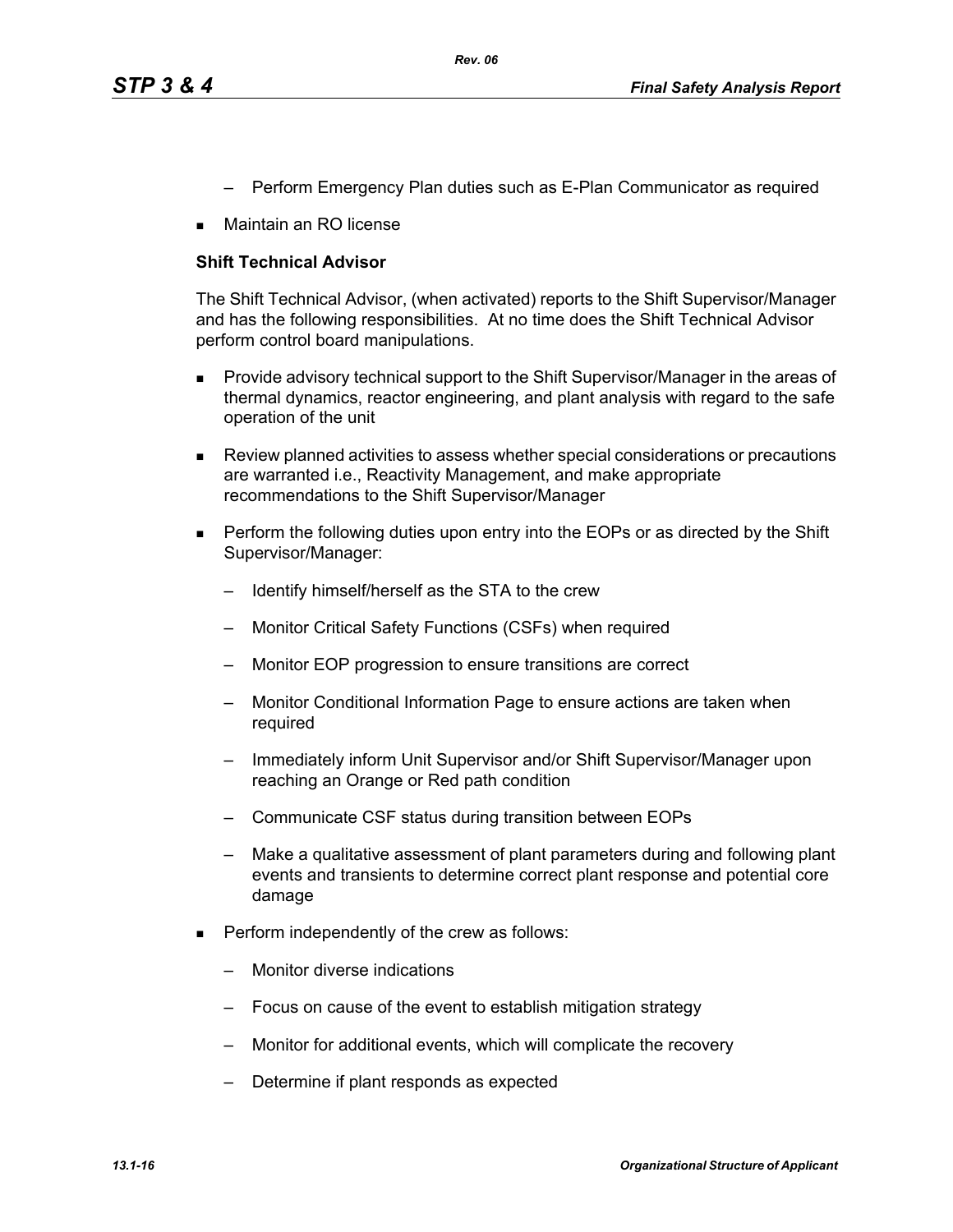- Evaluate procedure implementation effectiveness for terminating or mitigating the accident and make recommendations
- **Maintain the "big picture" as follows:** 
	- Remain in the control room
	- Perform independent assessment and review
- Maintain an SRO license

#### **Plant Operator**

The Plant Operator reports to the Unit Supervisor of his assigned unit and is responsible for safe operation of systems and equipment as directed from the control room of his assigned unit:

- Monitor plant parameters as required to be aware of plant conditions, performs required operational checks
- Initiate requests for equipment repairs, clears and tags equipment as directed
- Maintain required logs, charts, and records of plant data, shift events and performance checks on his shift
- Maintain awareness of plant maintenance in progress for respective watchstation
- **Maintain narrative logbook and area log readings**
- **Respond (if qualified) to abnormal occurrences (e.g., fire, HAZMAT spills)**
- Perform duties as Emergency Plan Communicator when required
- Act as Fire Brigade Leader and/or Spill Response Coordinator if required

#### **Administrative Aide**

In accordance with NUREG – 0737, item I.A.1.3, administrative functions that detract from the management responsibility for assuring the safe operation of the plant are delegated to other Operations personnel not on duty in the control room. An Administrative Aide has been assigned to perform routine administrative duties and processes such as routing records, logs, and correspondence for the Control Room Operations staff as required.

#### **Maintenance Manager**

The Maintenance Manager reports to the Plant General Manager and is responsible for mechanical, electrical, instrument and control (I&C), and support activities. Responsibilities consist of ensuring that mechanical, electrical, and I&C systems of all plant facilities are maintained to assure their dependability, reliability and operating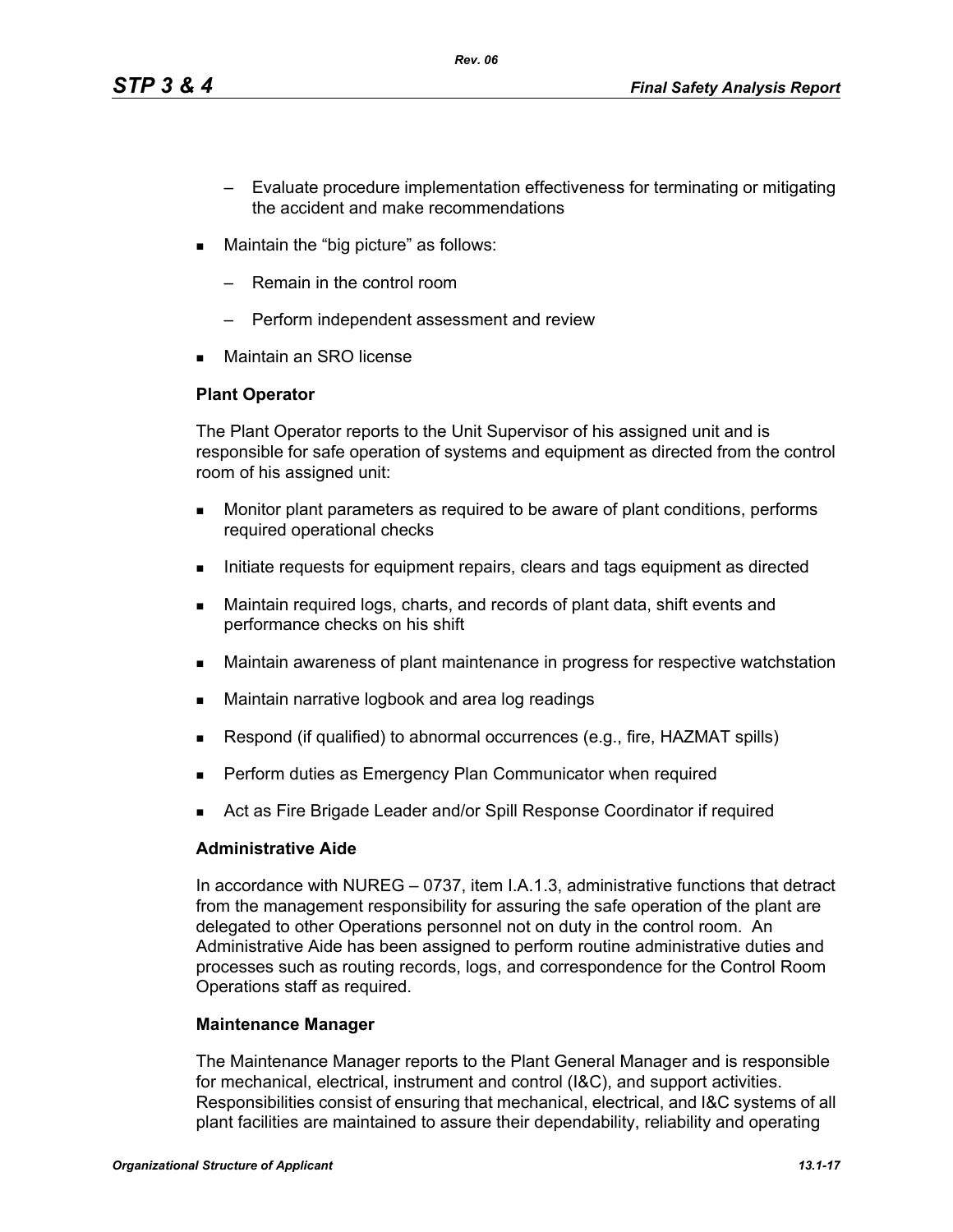efficiency to comply with the requirements of the Operating License and the Technical Specifications. The Maintenance Manager is also responsible for corrective and preventive maintenance of both units and common support facilities of the plant.

*Rev. 06*

#### **Radiation Protection Manager**

The Radiation Protection Manager is responsible for managing the Radiation Protection and ALARA Programs in accordance with current regulations, license requirements, and policy. Specific responsibilities include:

- Administer the site Respiratory Protection Program
- **Provide technical support in the areas of ALARA and radiation protection**
- **Track and trend radiation work performance, recommending actions as necessary** to correct adverse trends
- **Review incidents involving radiation protection controls, identifying root causes,** concerns, and corrective actions.
- **Monitor the receipt and shipment of radioactive materials**
- Assure calibration services for instrumentation used to implement the Radiation Protection Program
- **Participate in the development and approval of training programs related to work in** restricted areas
- Recommend radiation exposure goals to management
- **Develop reports required by regulatory agencies and industry groups to present** station performance with respect to Radiation Protection and ALARA
- **Provide for dosimetry services including personnel dose record retention and** personnel dose information management as required to support the Radiation Protection and ALARA programs
- **Provide for radiological environmental monitoring**

#### **Fire Protection Coordinator**

Responsibility for implementation of the Fire Protection Program has been delegated to the Fire Protection Coordinator, who is an individual knowledgeable through education, training, and/or experience in fire protection and nuclear safety. Other personnel are available to assist the Fire Protection Coordinator as necessary.

The Fire Protection Coordinator, or a person available for consultation, is a graduate of an accredited engineering or fire science curriculum and has a minimum of six years applicable experience, three of which have been in the area of fire protection.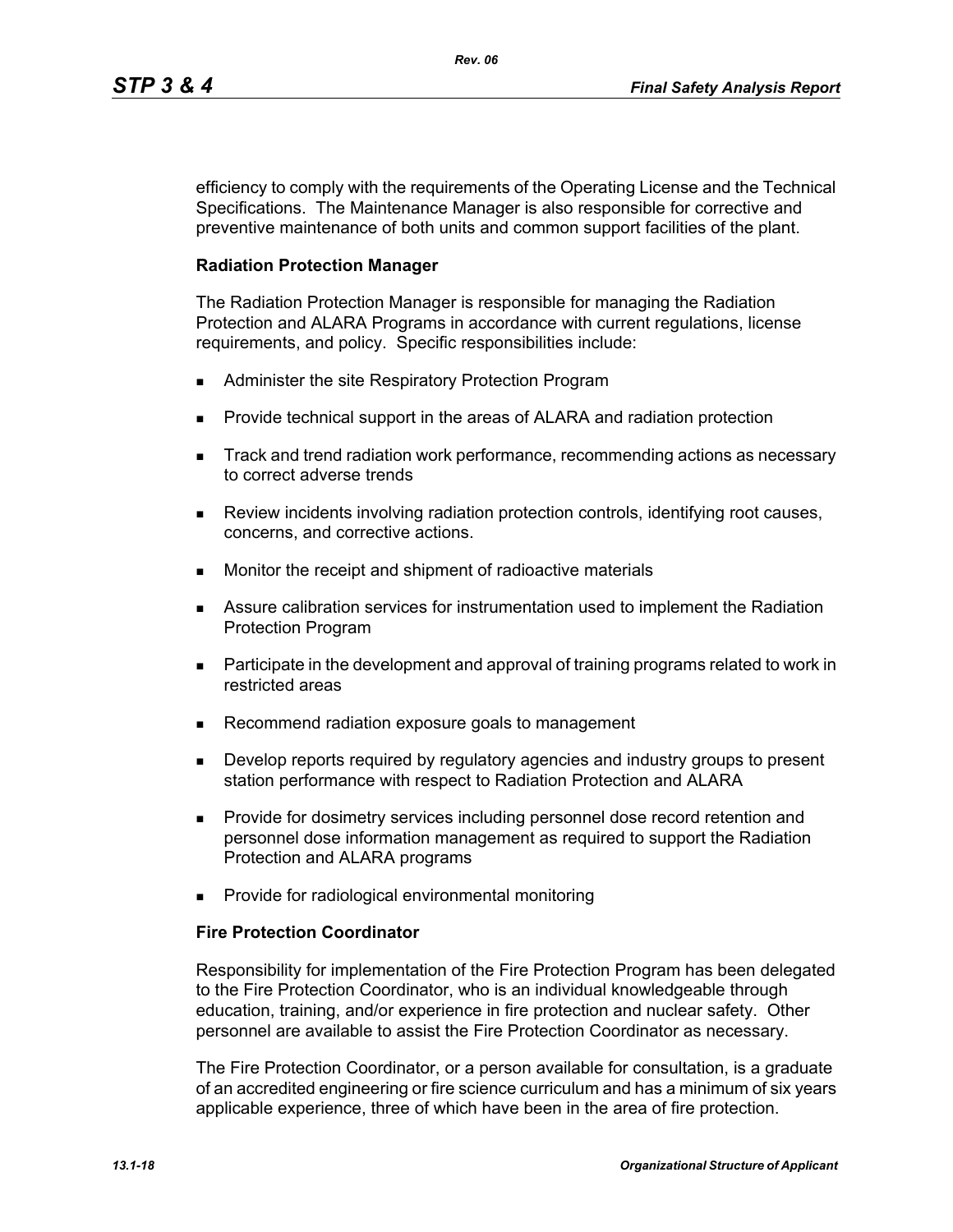Education and/or experience acceptable to the Society of Fire Protection Engineers for full member status may be considered as equivalent qualifications.

The Fire Protection Coordinator has been delegated responsibility for development and administration of the Fire Protection Program including administrative controls, periodic fire prevention inspections, fire protection systems/equipment inspections and testing, evaluations of work activities for transient fire loads, identification of fire protection training requirements, and pre-fire planning. The Fire Protection Coordinator ensures that an annual self-assessment of the Fire Protection program be performed. Credit for the self-assessment may be taken for audits. The Fire Protection Coordinator is also responsible for the plant fire protection review of proposed work activities.

# **13.1.2.3 Operating Shift Crews**

The minimum operating shift crew is listed in the Technical Specifications provided as Part 4 of the COLA and is depicted in Figure 13.1-3.

In addition to the operating shift crew, a Radiation Protection Technician will be onsite at all times when fuel is in either reactor to ensure that adequate radiation protection coverage is provided for station personnel. The Radiation Protection Technician will inform the Shift Supervisor/Manager of plant radiological conditions and may be shared amongst the operating units.

A site Fire Brigade of at least five personnel who may have normal shift duties, but are trained specifically in fire protection, is maintained on site and may be shared amongst the four units.

### **13.1.3 Qualifications of Nuclear Plant Personnel**

Key personnel assigned to STP 3 & 4 have had extensive experience in steam electric stations in their respective areas of responsibility, and they will be given nuclear training where necessary to prepare them for their specific assignments at the plant. Section 13.2 discusses the nuclear training program for these personnel.

### **13.1.3.1 Qualification Requirements**

The qualification requirements for plant supervisory, operating, technical, and maintenance support personnel at STP 3 & 4 meet or exceed the guidance given on personnel qualifications contained in RG 1.8. Plant operating personnel meet the experience requirements of Generic Letter 84-16.

# **13.1.3.2 Qualifications of Plant Personnel**

The qualification requirements for plant supervisory, operating, technical, and maintenance support personnel at STP 3 & 4 will meet or exceed the guidance given on personnel qualifications contained in RG 1.8. Plant operating personnel meet the experience requirements of Generic Letter 84-16.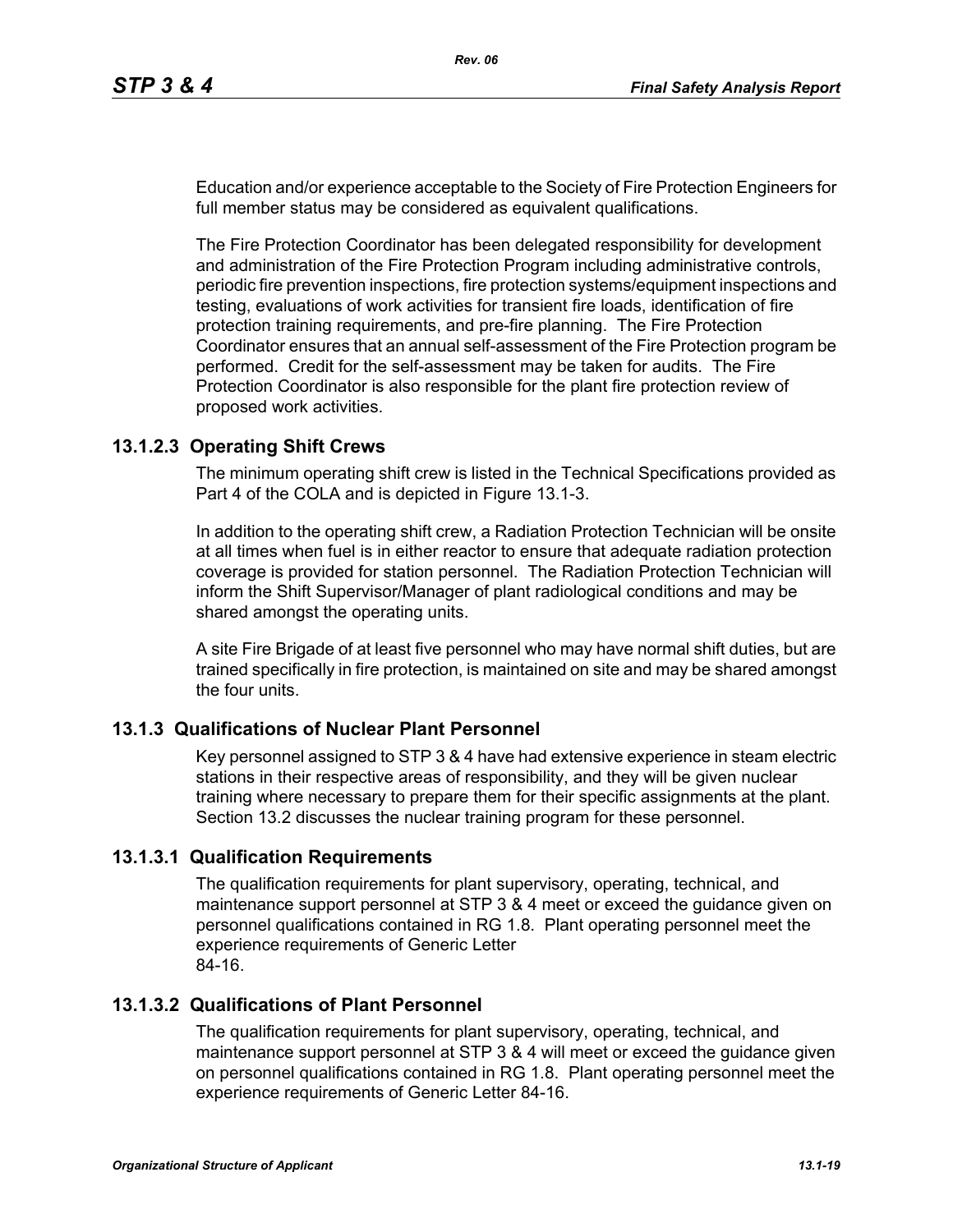

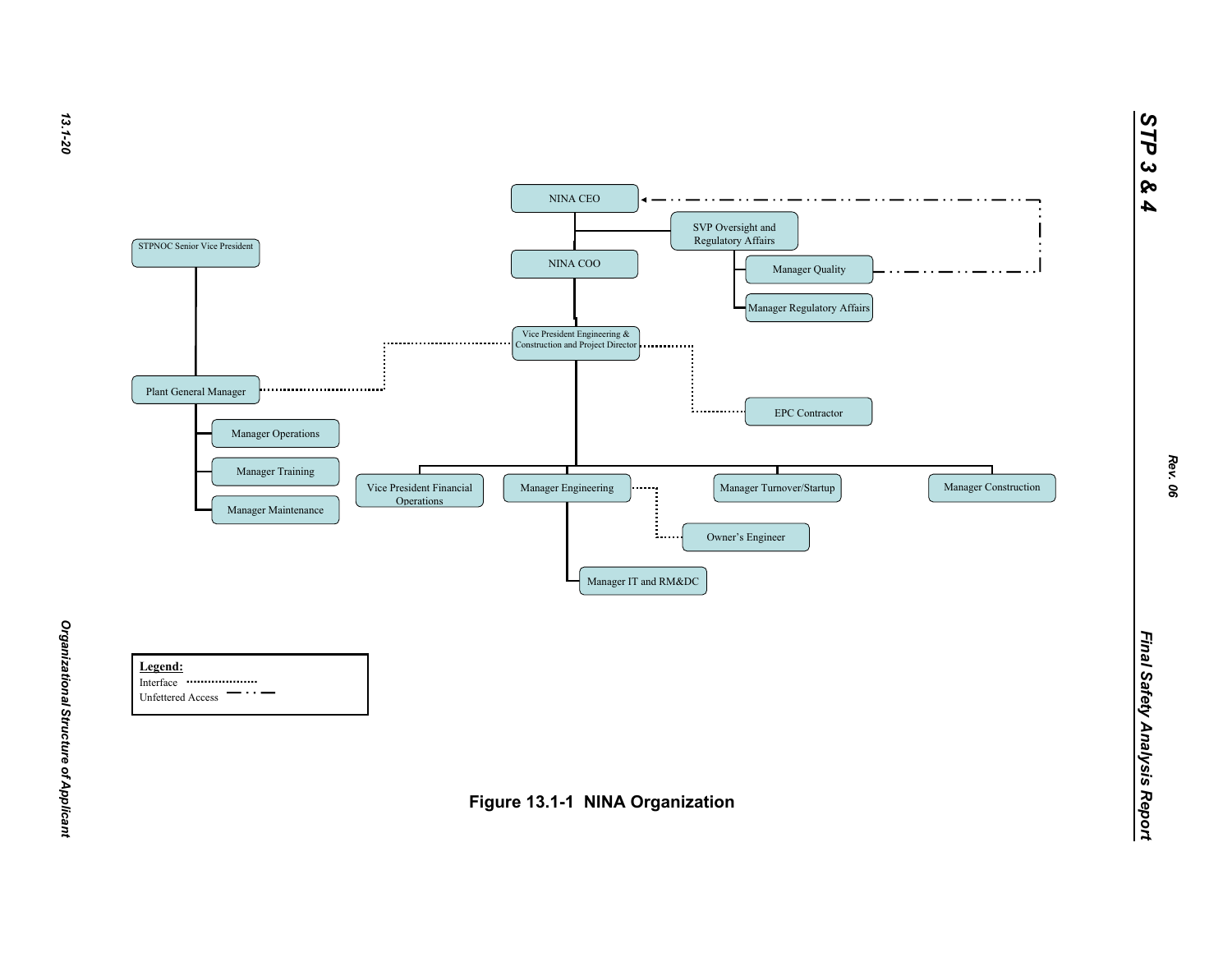



**Figure 13.1-2 STPNOC Organization**